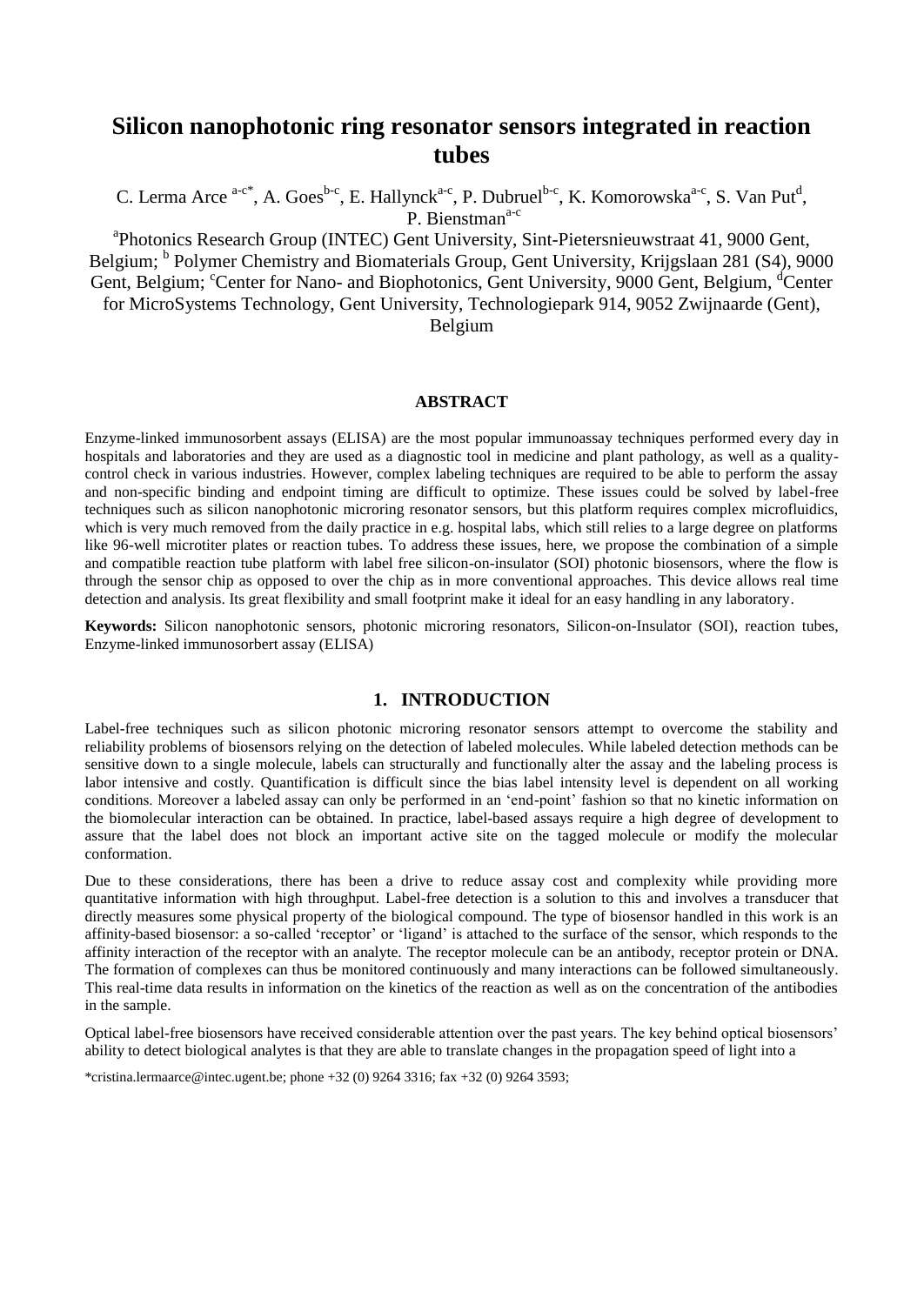quantifiable signal proportional to the amount of biological material present on the sensor surface.

Label-free biosensing with silicon nanophotonic microring resonator sensors has proven to be an excellent sensing technique for achieving high-throughput and high sensitivity, comparing favorably with other labeled and label-free sensing techniques. However, as in any biosensing platform, silicon nanophotonic microring resonator sensors require a fluidic component which allows the continuous delivery of the sample to the sensor surface. This is the big disadvantage of this platform since this type of microfluidic system is very much removed from the daily practice in e.g. hospital labs, which still relies to a large degree on platforms like 96-well microtiter plates, or reaction tubes.

Here we propose the combination of a simple and lab-compatible reaction tube platform, with label-free nanophotonic biosensors with a special microfluidic system imbedded in the same chip, where the flow is through the chip as opposed to over the chip as in more traditional approaches. This shows that label-free nanophotonic ring resonators can be also used in the user-friendly platform like reaction tubes or well microtiter plates, conserving their excellent performance.

# **2. INTEGRATION: NANOPHOTONIC CHIP, MICROFLUIDIC SYSTEM AND REACTION TUBES.**

## **2.1 Nanophotonic ring resonator sensors, chip layout, and setup**

The photonic chip was fabricated in SOI with 2-μm buried oxide and a 220-nm silicon top layer with CMOS compatible 193-nm optical lithography and dry etching<sup>1</sup>. The resonators consist of 450-nm-wide single-mode waveguides, with 5μm bend radius, 2-μm-long directional couplers, and a gap of 180 nm between the waveguides. The layout of the chip is illustrated in Figure. 1<sup>2</sup>Four rings are connected to one common input waveguide, each of them having a dedicated drop signal port. Three of these four ring series are placed independently next to the other. The three input waveguides are simultaneously addressed through vertical grating couplers<sup>3</sup> with a 2-mm-wide collimated beam from a tunable laser source. The output signals of the ring resonators are near-vertically coupled to free space by means of integrated grating couplers and are imaged with an infrared camera.



Figure 1. Left. Chip layout top view. Four rings are connected to one common input waveguide, each of them having a dedicated drop signal port. Three of these four ring series are placed independently next to the other. Right: Setup: A SANTEC TSL-510 tunable laser was used as a light source. The three input waveguides are simultaneously addressed through vertical grating couplers with a 2 mm-wide collimated beam from a tunable laser source. The output signals of the ring resonators are near-vertically coupled to free space by means of integrated grating couplers and are imaged with an infrared camera.<sup>4</sup>

The shallow-etched gratings are part of the chip design and have a maximum coupling efficiency of 31 % at a wavelength of 1.55 μm (40-nm 1-dB bandwidth) for a 10° off-vertical coupling angle. Because the bandwidth of the grating couplers is larger than the free spectral range of the resonators, the grating couplers do not limit the number of resonators placed in series. This optical setup allows very high alignment tolerances, measures the spectrum of all the ring resonators in parallel, and therefore presents no limitation for high-throughput sensing.

A TSL-510 tunable laser was used as a light source. The transmitted light was detected by an infrared camera. The input power was chosen so that the intensity of the resonance peaks corresponds to the pixel saturation level to obtain a maximum signal-to-noise ratio. We have developed software that captures an image for every wavelength step and stores the maximum intensity values within each dedicated area that overlaps with an output grating coupler spot. Postprocessing consists of fitting the spectra to their theoretical shape and tracking these resonance peaks over time.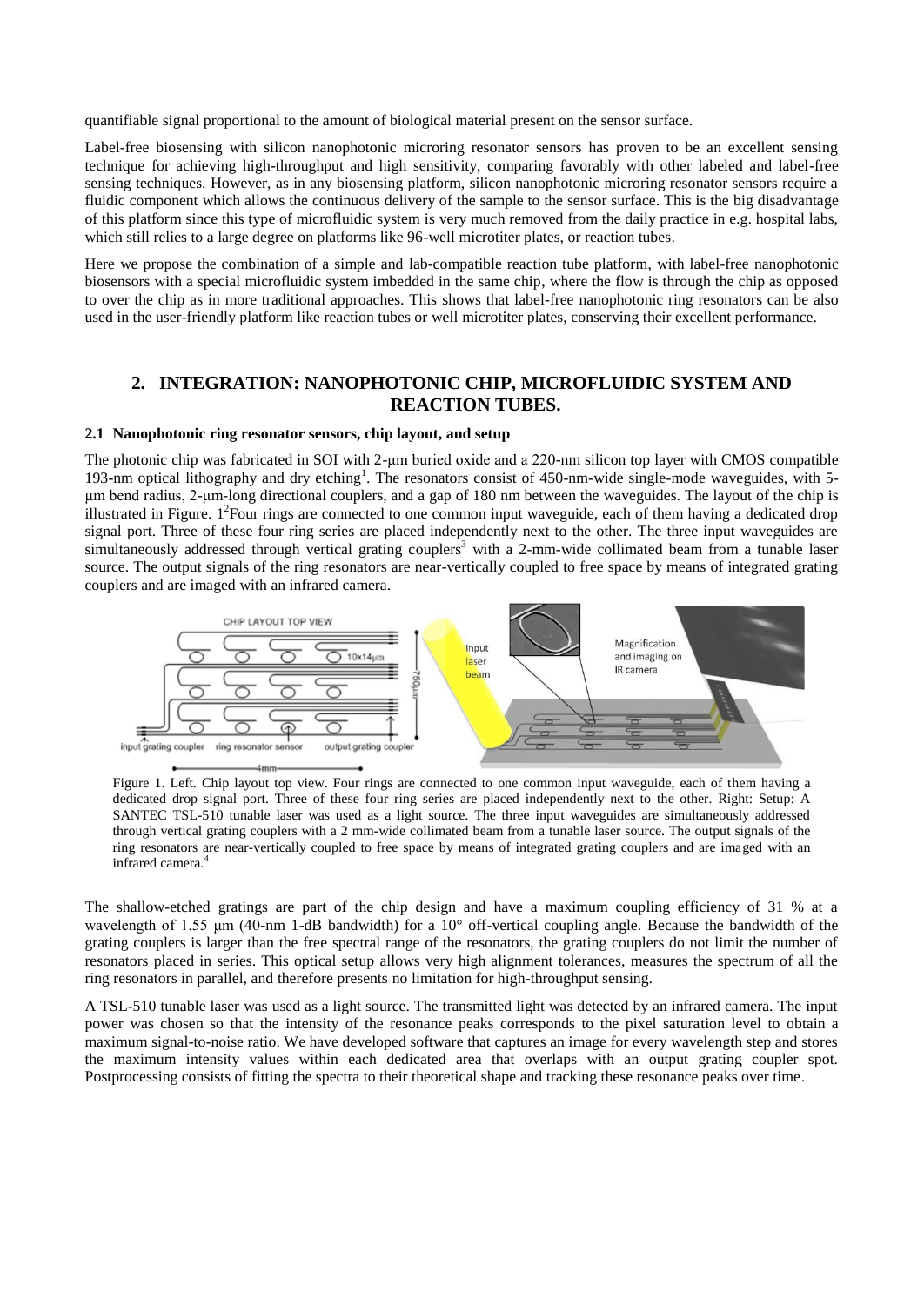#### **2.2 Embedded microfluidic system.**

We propose a microfluidic system embedded in the photonic chip that will be integrated at the bottom of the reaction tube. This microfluidic system consists of certain apertures that perforate the chip from the top to the bottom. The solution inserted in the tube will flow through these openings that work as exit channels, creating a flow, which will accelerate the detection process.



Figure 2 shows a schematic of the device with the embedded microfluidic system.

Figure 2. a) Schematic of the device. The silicon-on-insulator chip with the photonic biosensors and the embedded microfluidic system is incorporated at the bottom of a reaction tube. b) The solution inserted in the tube will flow through these openings that work as exit channels, creating a flow, which will accelerate the detection process. c) Layout of the chip. The array of ring resonators sensors is accompanied by an array of perforations next to them.

The perforations of the silicon-on-insulator chip are achieved by means of laser ablation. A Duetto laser source (Time-Bandwidth) was used to perform the perforations. 1000 ps-duration pulses were applied with a repetition rate of 50kHz at 355nm. The size of the openings and their position can be easily optimized by editing some parameters in the laser.

Some preliminary simulations were performed in order to confirm the existence of flow through the surface of the sensors. Figure 3 shows the streamlines of a water-based fluid that goes through holes of 40 µm diameter which simulate the perforations of the chip.



Figure 3. Simulation of a water-based fluid flow in our device structure. Streamlines in red confirm us the existence of a flow in the vicinity of the apertures.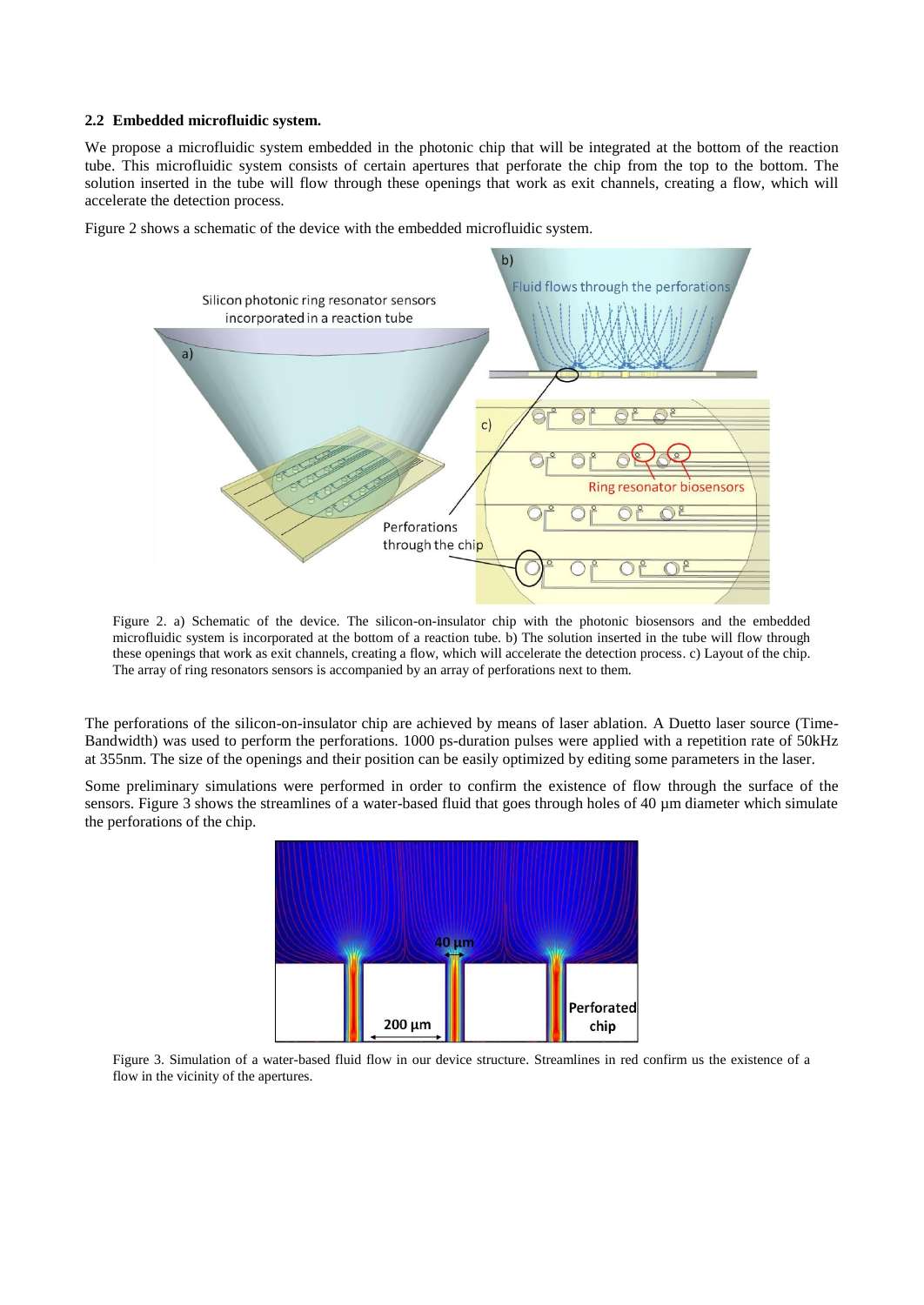The position of the perforations must be in the near vicinity of the sensors to warrantee enough flow on their surface. Figure 4 shows the perforations made in the chip. The array of sensors is accompanied by an array of perforations. Each perforation will create a flow for its closest sensor.



Figure 4. Microscope picture of the array of photonic sensors accompanied by an array of perforations next to them. Each perforation will create a flow in its closest sensor.

## **2.3 Integration**

The photonic chip with the array of sensors and the embedded microfluidic system described above is incorporated to the bottom of the reaction tube, once its original bottom is mechanically removed.

The attachment of the chip to the bottom of the tube is done permanently using UV curable glue which allows us to align precisely the array of sensors in the center of the reaction tube. When the fluid under analysis will be inserted in the tube, this will be in contact with the sensors, and flow out through the apertures described above. Figure 5 shows the picture of the final device.



Figure 5. Silicon photonic chip with the array of sensors and the embedded microfluidic system incorporated in the bottom of a reaction tube.

# **3. SETUP, EXPERIMENTS AND RESULTS**

#### **3.1 Setup and Experiments**

To perform the experiments, the device was fixed on a tiny chuck by means of vacuum. This chuck also has a connection to a pump, where pressure can be applied positively or negatively, pushing or sucking any gas of fluid applied in a specific area of this chuck. The reaction tube with the photonic chip integrated at its bottom was carefully aligned, so the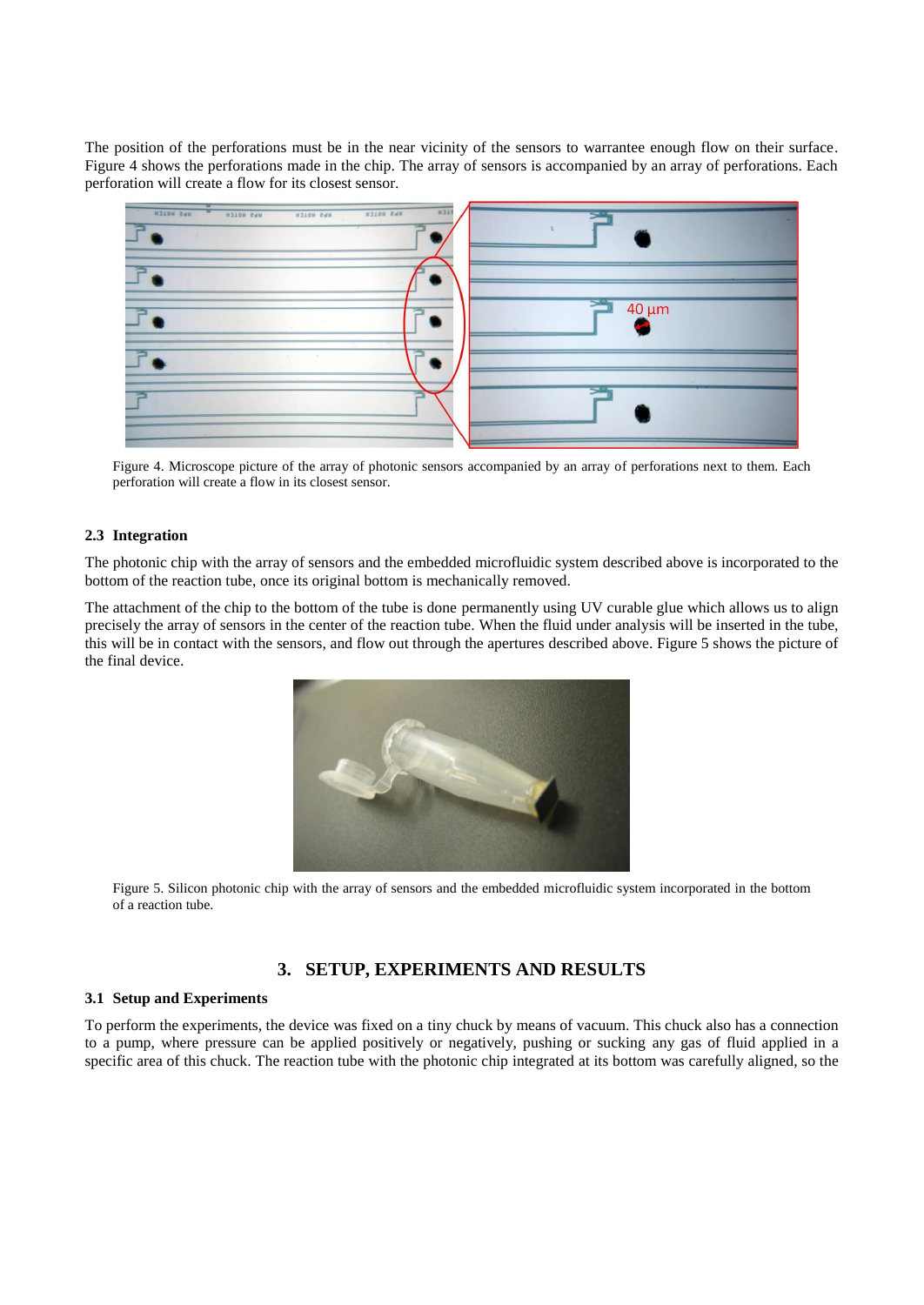perforations of the chip coincide with this area. Any fluid in contact with the chip will flow through the holes and be sucked or pushed up again by the pump. Figure 6a shows the device fixed on this chuck.



Figure 6. a) Device mounted on the chuck with a connection to vacuum and to a pump, where pressure can be applied in order to suck or push the fluid on the chip surface. b) The device is fixed to the chuck with vacuum. The measurements are performed from the bottom of the chip, i.e. light is coupled in and out through the chip substrate.

As described in Section 2.1, grating couplers were used to couple the light from a tunable laser into the chip and couple it out to be detected by an infrared camera. A new aspect with respect to our previous work<sup>2</sup> is that now, we have the possibility of coupling light in and out from the bottom of the chip, i.e. through the 750-μm thick silicon substrate. (Figure 6b) Silicon is considered practically transparent for the wavelength used (1.55 μm). However, to reduce the scattering of the rough substrate surface and to facilitate the alignment of the laser beam and the detection of the light coupled out from the chip, a few simple processing steps were done in advance: the silicon substrate was thinned down to 300 µm by chemical mechanical grinding and afterwards a chemical mechanical polishing step was performed in order to attain a smooth surface. Figure 7 shows an image from the IR camera where the chip is placed up-side down on a chuck that uses vacuum to keep the sensor fixed in place. The different photonic circuits of the SOI chip, the laser beam and even the vacuum holes of the chuck at the other side of the chip are clearly visible.

![](_page_4_Picture_4.jpeg)

Figure 7. IR camera image. The chip is placed up-side down on a vacuum chuck. The laser beam and the vacuum holes of the chuck at the other side of the chip are clearly visible. The different photonic circuits on the SOI chip are distinguished as shadows and lighted areas in the picture.

As a proof-of-principle to show the capabilities of the combined device, we measured the different steps for an assay where the well-known high-affinity couple biotin-streptavidin was bound. The measurements were performed as follows: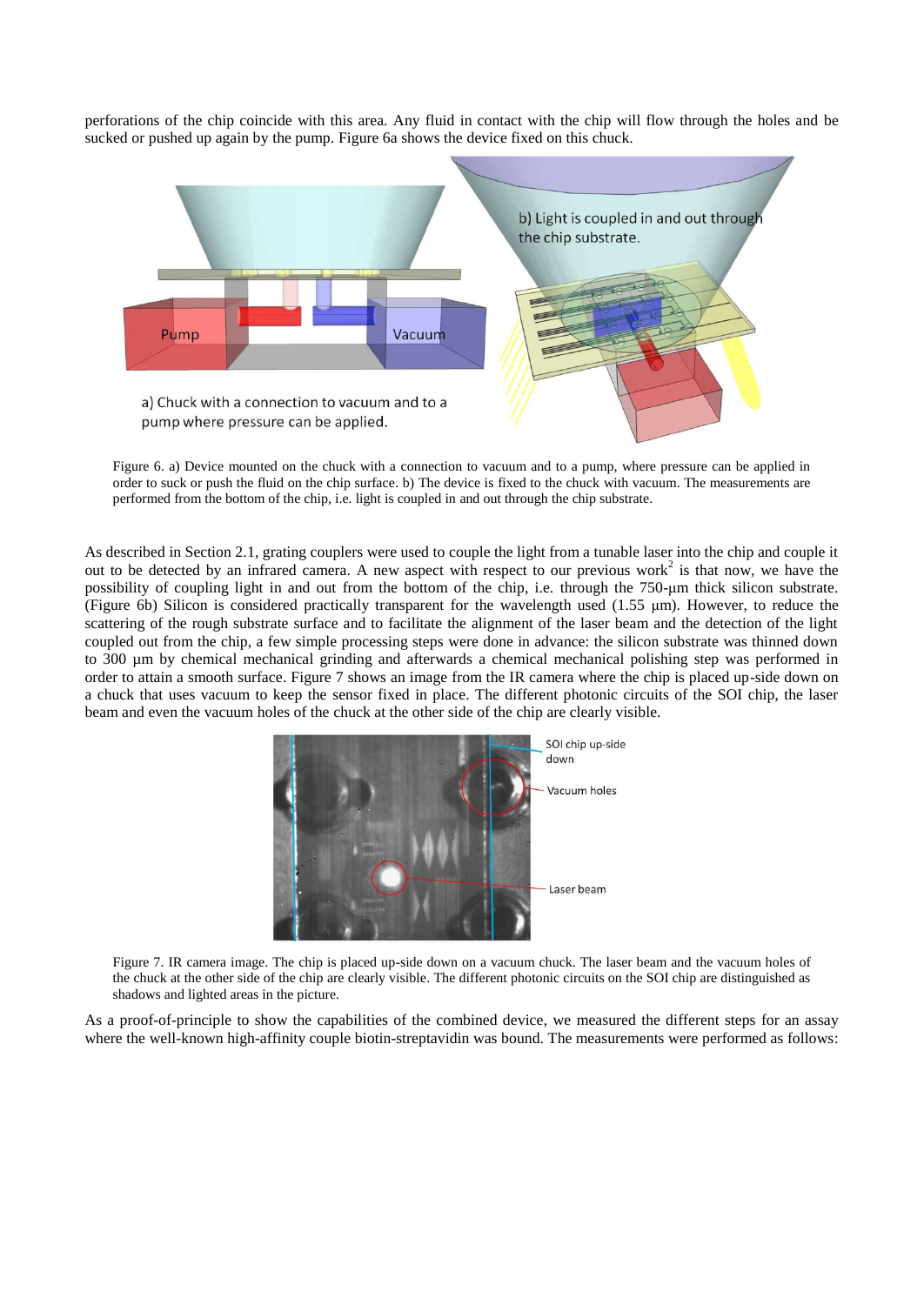Small volumes of different solutions were manually pipetted in the tube, and they were sucked out through the perforations of the bottom of the tube while being measured. The experiment consists of three different steps.

- 1. The silanization of the surface: where a 2% solution of the aminosilane 3-Aminopropyl)triethoxysilane (APTES) was flowed preceded and followed by rinsing with ethanol.
- 2. The immobilization of biotin, where a solution 3mg/ml of biotin in Phosphate Buffered Saline PBS was flowed preceded and followed by rinsing with PBS pH 7.
- 3. The binding of streptavidin, where a solution of 0.1mg/ml strepavidin in PBS was flowed preceded and followed by rinsing with PBS pH 7.

The time to perform each of these steps was less than one hour.

#### **3.2 Results**

Figure 8 shows three different graphs corresponding to each one of the steps of the assay. They show the evolution in time of the resonance wavelength shift of the ring resonators during the measurements with different solutions. Each color corresponds to one sensor.

![](_page_5_Figure_7.jpeg)

Figure 8. Three different steps of the bioassay were measured. From left to right. a) Silanization of the surface with APTES: ethanol-APTES- ethanol b) inmobilization of the biotin: PBS- biotin- PBS. c) binding of streptavidin to biotin: PBSstreptavidin- PBS

The association and disassociation of APTES in the sensor is easily quantifiable in Figure 6 Left. Figure 6 Center shows the binding of biotin after flowing 3mg/ml solution of biotin in PBS and its disassociation when it is rinsed with PBS. A shift of 30pm is measured when streptavidin in flowed through the chip proving the binding of this to the biotin.

These measurements are preliminary results for the device just developed. Future work will imply the optimization of the device and the measurements.

## **4. CONCLUSIONS**

We have presented the combination of a simple and compatible reaction tube platform, with label free nanophotonic biosensors and a special microfluidic system embedded in the same chip, showing that label-free nanophotonic ring resonators can also be used in a user-friendly platform like reaction tubes or well microtiter plates, conserving their excellent performance

#### **REFERENCES**

- [1] Selvaraja S. K, Jaenen P, Bogaerts W, Van Thourhout D, Dumon P, and Baets R, "Fabrication of Photonic Wire and Crystal Circuits in Silicon-on-Insulator Using 193nm Optical Lithography," J. Lightwave Technol 27: 4076–4083(2009)
- [2] De Vos K, Girones Molera J, Claes T, De Koninck Y, Popelka S, Schacht E., Baets R, Bienstman P.," Multiplexed antibody detection with an array of silicon-on-insulator microring resonators," IEEE Phot Journal, 1(4): 225-235 (2009)